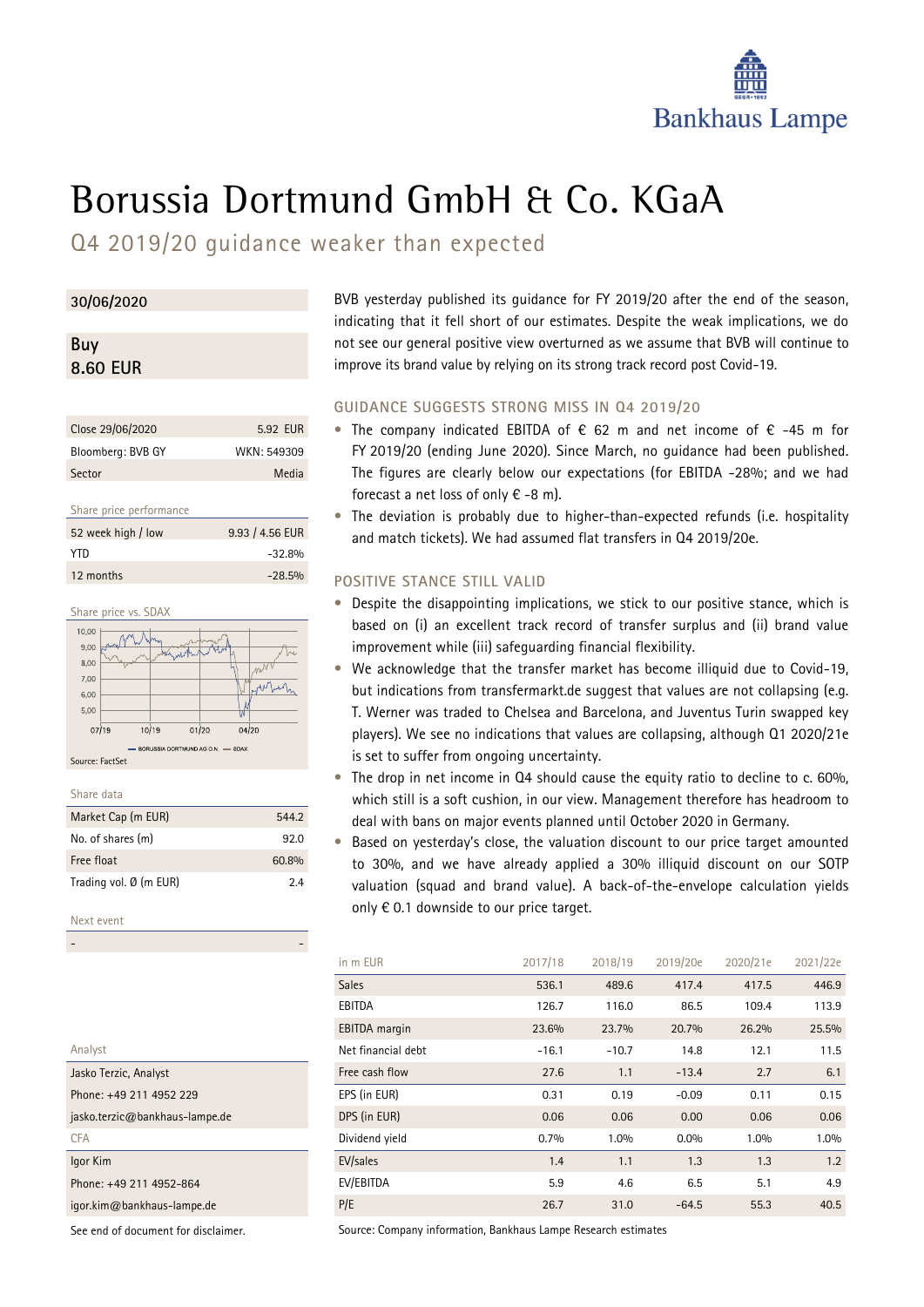## Disclaimer

The creation of this recommendation was finalised on 30/06/2020 08:46 AM (CEST) and first published on 30/06/2020 08:50 AM (CEST).

## **Analyst declaration**

The relevant research analysts, as named on the front cover of this research report, certify that (a) [all of the](https://www.bankhaus-lampe.de/en/research/file/2E1F42C7-9372-4AB5-9D28-91CB91EAA40E/1852) views expressed in this research report accurately reflect their personal views about the securities and companies mentioned in this research report; and (b) that no part of their compensation was, is or will be directly or indirectly related to the specific recommendation(s) or views expressed by them in this research report.

## **Rating system**

Shares are rated based upon analyst forecasts with regard to the performance of the share during a period of twelve months. The rating "Buy" within this general concept means that the share's forecast performance is at least 10%. "Hold" means a price movement in a bandwidth of -10% to 10%. "Sell" means that the share's forecast performance is less than -10%.

## **Explanation of valuation**

Unless shown otherwise, the stated upside targets are based upon either a discounted cash-flow pricing or upon a comparison of the performance ratios of companies that the respective analyst considers to be comparable, or upon a combination of these two analyses. Analysts modify the result of this fundamental assessment to incorporate the potential trend in market sentiment.

Details on the concepts and methods as well as the valuation models employed are available on our website.

**Overview of changes in our recommendations/price targets in the** previous **twelve months for: Borussia Dortmund GmbH & Co. KGaA (BVB GY), Close (29/06/2020): 5.92 EUR, Analyst: Jasko Terzic (Analyst).** 

| Date of publication | Price at recommendation | Rating | Price target |
|---------------------|-------------------------|--------|--------------|
| 28/05/2020          | 6.42 EUR                | Buy    | 8.60 EUR     |
| 02/04/2020          | 5.32 EUR                | Buv    | 9.00 EUR     |
| 06/08/2019          | 9.09 EUR                | Buy    | 12.00 EUR    |

## **The distribution of recommendations in our investments universe is currently as follows (date: 01/04/2020)**

Rating Basis: all analysed companies Basis: companies with investment banking relationships  ${\sf B}$ uy  ${\sf S5.6\%}$  85.7%  ${\sf B}$ 

| Hold         | 36.1%   | 14.3%   |
|--------------|---------|---------|
| Sell         | 8.3%    | $0.0\%$ |
| Under Review | $0.0\%$ | $0.0\%$ |

## **Frequency of updates**

The Bank intends to publish at least one research report per year for the aforementioned stock/stocks.

## **Complete list of recommendations**

The complete list of recommendations for each financial instrument of the last twelve months is avail-able on our [website.](https://www.bankhaus-lampe.de/en/client-portal)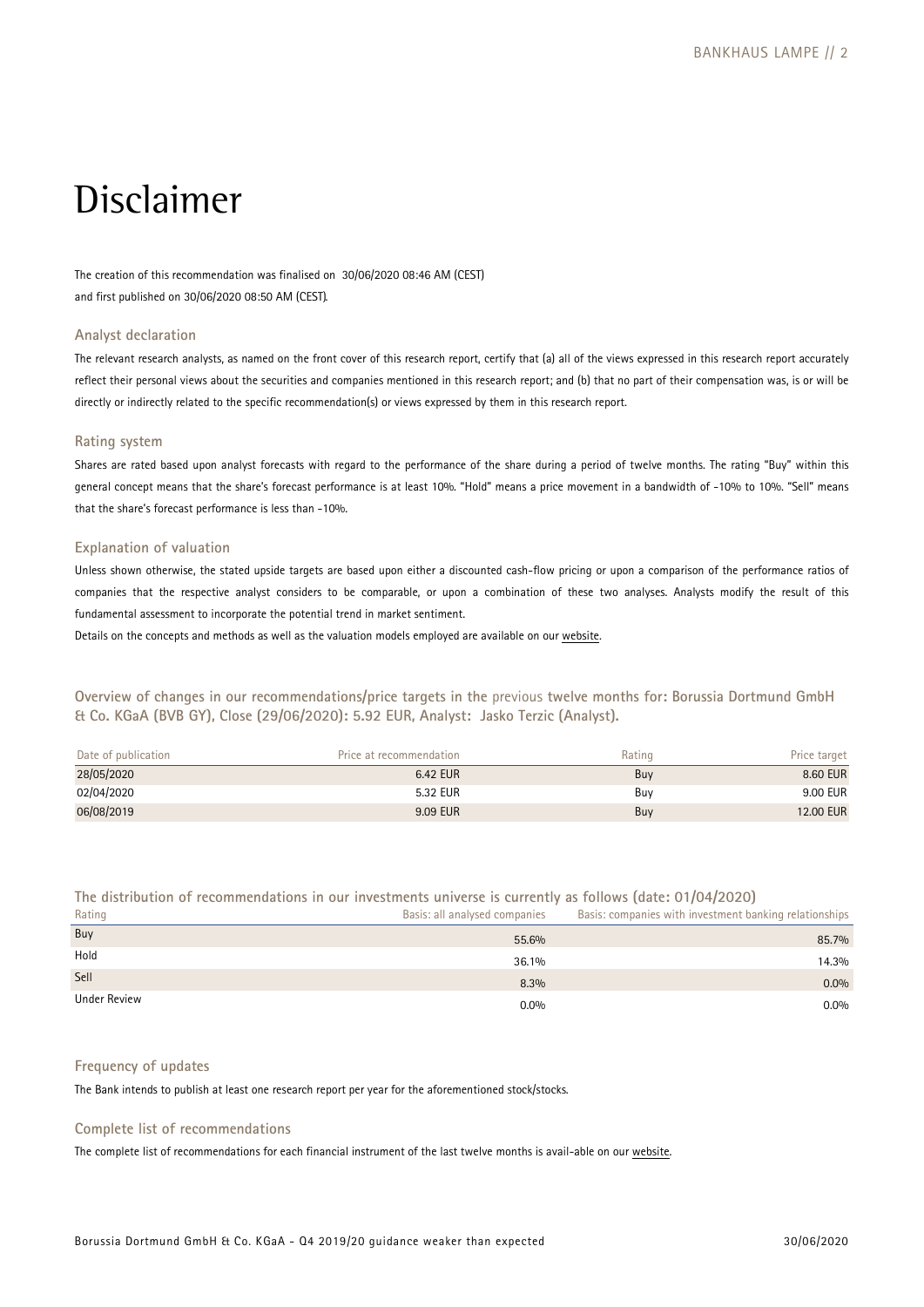## **Prevention and dealing with conflicts of interest**

The measures taken by Bankhaus Lampe KG within the framework of its management of conflicts of interest in order to prevent and handle conflicts of interest are based, among other things, on the functional separation of sensitive business units, the establishment of confidentiality units by setting up information barriers, the establishment of organisational regulations regarding the treatment of confidential and sensitive information both inside and outside the confidentiality units and the monitoring and limitation of private securities transactions conducted by employees working in sensitive areas of Bankhaus Lampe KG. Conflicts of interest that cannot be avoided despite the measures taken are disclosed. Compliance with the internal and organisational provisions to prevent and handle conflicts of interest is monitored by the independent Compliance unit.

## **Conflict of interest**

Disclosures of potential conflicts of interest relating to Bankhaus Lampe KG, its affiliates and subsidiaries in the following companies named in this research report are valid as of the end of the month prior to the publication of this report (updating this information may take up to ten days after the month comes to an end).

Potential conflicts of interests may exist in the following companies named in this research report.

| Jompany                           |  |
|-----------------------------------|--|
| Borussia Dortmund GmbH & Co. KGaA |  |

9. Bankhaus Lampe KG or an affiliated company has entered into an agreement with the company or a person close to the company on the production of this financial analysis.

## Responsible regulatory authority:

Federal Financial Supervisory Authority – Bundesanstalt für Finanzdienstleistungsaufsicht (BaFin), Marie-Curie-Str. 24-28, D-60439 Frankfurt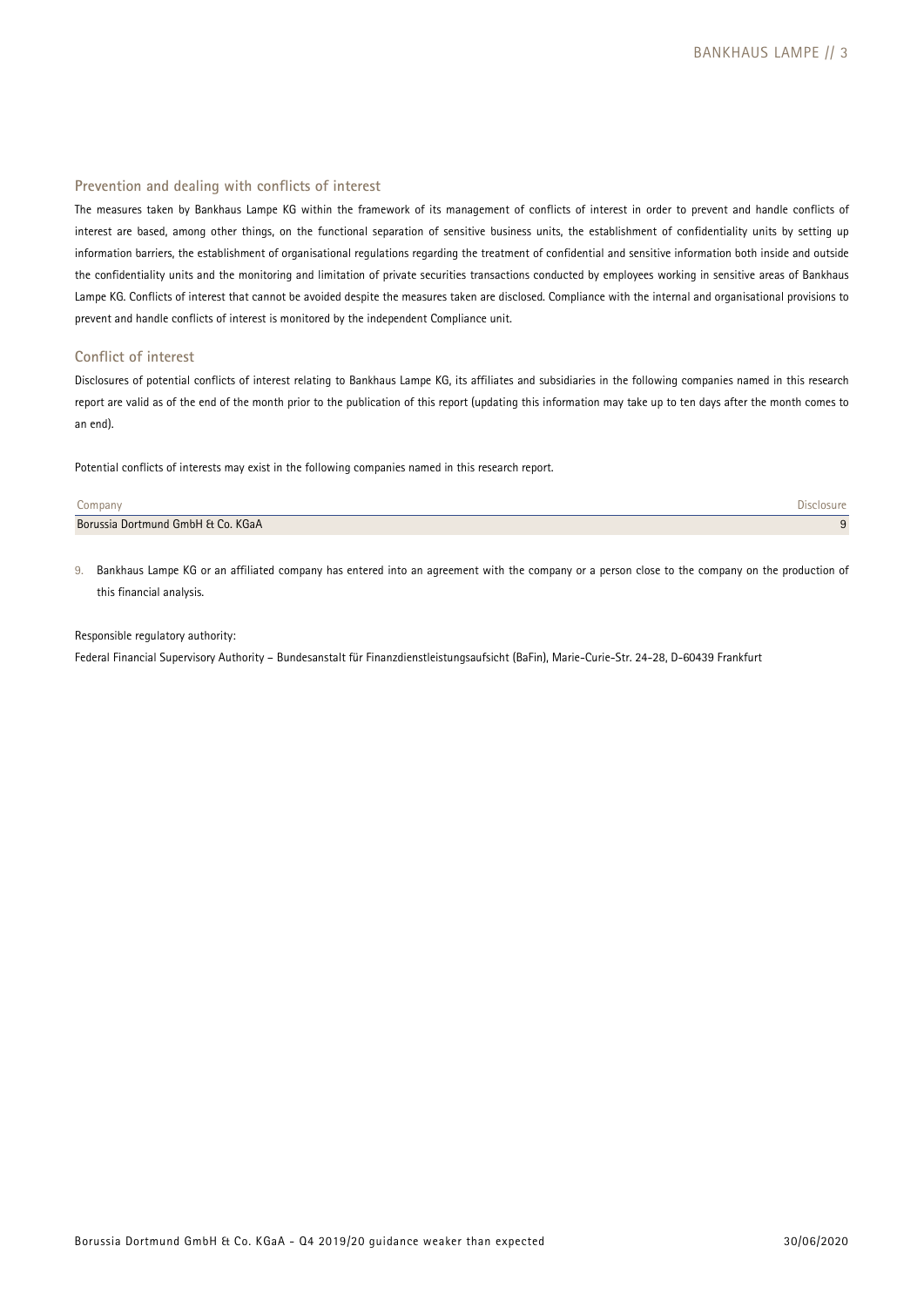#### **Declaration of liability**

The information in this study is based on public sources which the author(s) believe(s) to be reliable. Nevertheless, neither Bankhaus Lampe KG, nor its affiliated companies, nor the legal representatives, supervisory board members and employees of these companies can assume any guarantee for the correctness, completeness and accuracy of the information. All opinions and evaluations expressed in this study only reflect the current opinions and evaluations of the author(s), which do not necessarily correspond to the opinions and evaluations of other spheres of business of Bankhaus Lampe KG or its affiliated companies. All opinions and evaluations can be changed at any time without prior notice. They may differ from views set out in other documents, including research, published by Bankhaus Lampe KG.

This study is directed to institutional investors with registered offices in the European Union as well as in Switzerland and Liechtenstein, to whom the Bank has deliberately made it available. Its contents are for information purposes only and are not to be regarded as an offer or invitation to buy or sell financial instruments. Private investors who come to know the contents of this study should, before making a concrete investment decision, consult the investment adviser of their bank on whether any recommendation for a certain investment decision contained in this study is suitable for them in view of their investment objectives and financial conditions. The adviser may not share the views contained herein on the financial instruments and their issuers.

The completion and publication of this study is subject to the law of the Federal Republic of Germany. Its publication in other jurisdictions may be restricted by applicable laws or other legal regulations. Persons with residence outside the Federal Republic of Germany who come into possession of this study must inform themselves about any applicable restrictions that they are obligated to observe. They are recommended to contact the authorities of their country that are responsible for the monitoring of financial instruments and of markets in which financial instruments are traded, in order to find out whether there are any restrictions on acquisition regarding the financial instruments this study refers to. This study may neither be reprinted, in whole or in part, nor transferred into an information system, nor stored in any way whatsoever, be it electronically, mechanically, via photocopy, or by any other means, except with the prior written approval of Bankhaus Lampe KG.

## **Additional information for clients in the United Kingdom**

Publications in the United Kingdom are distributed by Lampe Capital UK (Services) Limited, 25 Sackville Street, London W1S 3AX, United Kingdom and this report is only directed at persons who are investment professionals under Article 19 of the Financial Services and Markets Act 2000 (Financial Promotions) Order 2005 and the investment or investment activity to which this report relates is only available to and will only be engaged in with such persons. Persons who do not have professional experience in matters relating to investments should not rely upon the contents of this report.

Bankhaus Lampe KG, Schwannstraße 10, D-40476 Düsseldorf is responsible for this study. Further information may be obtained from Bankhaus Lampe KG. 30 June 2020